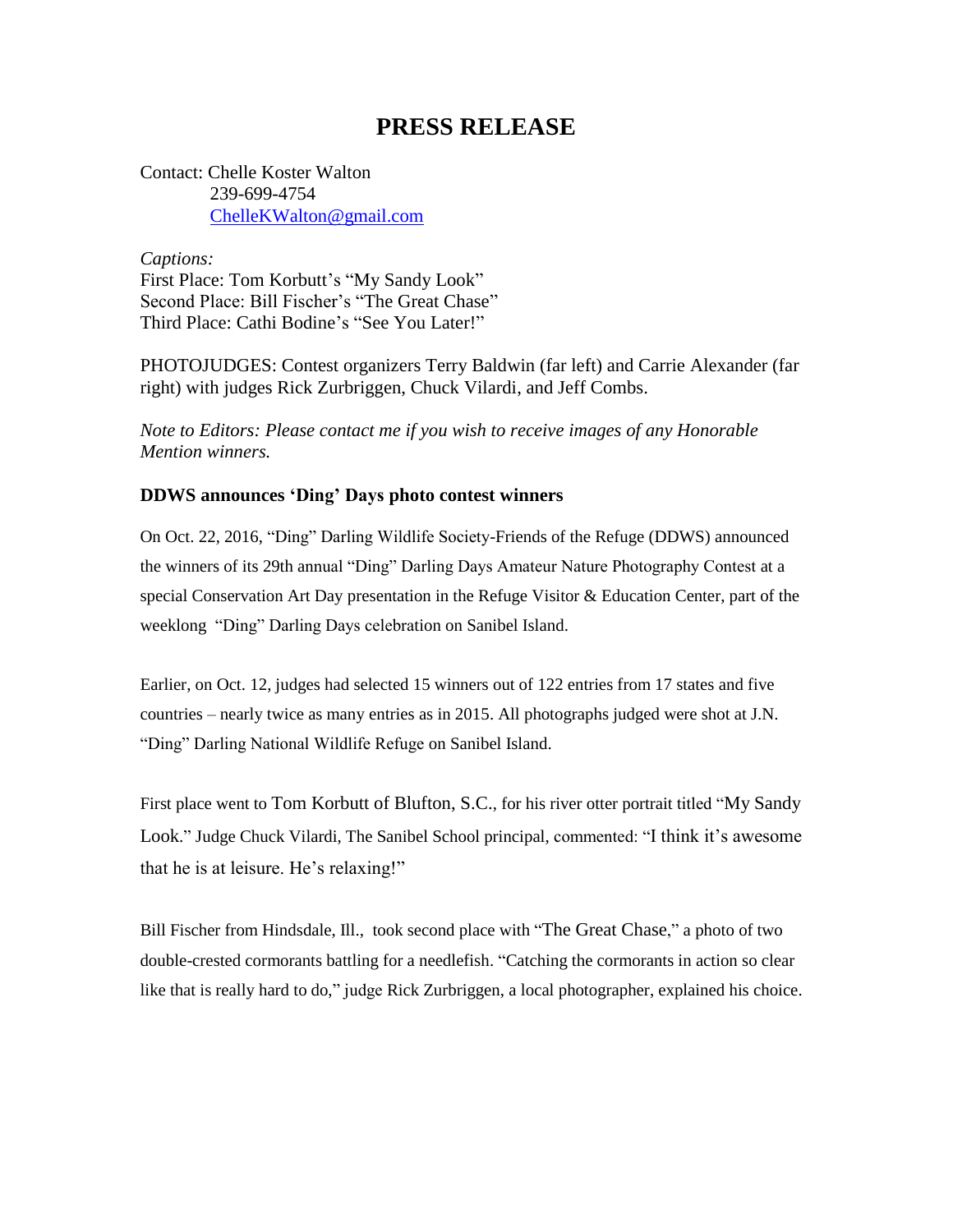In third place was Cathi Bodine. She called her Florida manatee shot "See You Later!." "It's very clear for an action shot and showing it [the manatee being] so playful," said Ranger Jeff Combs, the third judge.

"We always choose three judges for the contest," said Terry Baldwin, contest chair. "A refuge staff member, a professional photographer, and a member of the Sanibel community."

The three winners received cash awards from DDWS at the presentation on Saturday -- \$100 for first place, \$75 for second, and \$50 for third. Each honorable mention winner received a \$25 award, which reflects a refund of the contest entry fee.

The winning photographs and ## honorable mention award entries will be on display in the Refuge Education Center throughout the year.

To view the other top-ranking entries, visit dingdarlingsociety.org/articles/photo-contests. ??Stay tuned for news about blank note cards featuring all the winning images, which will be available for purchase in the Refuge Nature Store this season.

HONORABLE MENTIONS (in alphabetical order):

Scott Becque, Lewes, Del. – yellow-crowned night heron Robert Gallucci, Gillette, N.J. – yellow-crowned night heron Beverly Henson, Sanibel, Fla.- snowy egret Douglas Jaeckel, Fort Myers, Fla. – honey bee Kent Jager, Sanibel, Fla.- snowy and reddish egret Ellen Maas Pratt, White Bear Lake, Minn. – great white pelican David Mintz, Lehigh Acres, Fla.- roseate spoonbill Liz Noffsinger, Sanibel, Fla. – reddish egret Stewart Rubin, Columbia, Md. – ring-billed gull Allen Sparks, Cordova, Tenn. – reddish egret Ben Vanos, Interlochen, Mich. – snowy egret Mike Zarella, Spring, Tex. – Florida manatee

"Ding" Darling Days 2016 sponsors included **ROSEATE SPOONBILL SPONSORS**: Doc's Ford Sanibel Rum Bar & Grille; **GREAT EGRET SPONSORS:** George & Wendy's Seafood Grille; **GREAT BLUE HERON SPONSORS**: 97.7 Latino & Juan Radio, Andrew Thompson Company, Bailey's General Store, Mike & Terry Baldwin, Bank of the Islands, Wayne & Linda Boyd, Cedar Chest Fine Jewelry, Island Sun, Jerry's Foods of Sanibel, John & Beth Newland, Sanibel-Captiva Beach Resorts, Sanibel Captiva Community Bank, Sanibel Captiva Rotary Club, Sanibel Moorings, Santiva Chronicle, Spotlight Graphics, Jim & Patty Sprankle; **REDDISH**